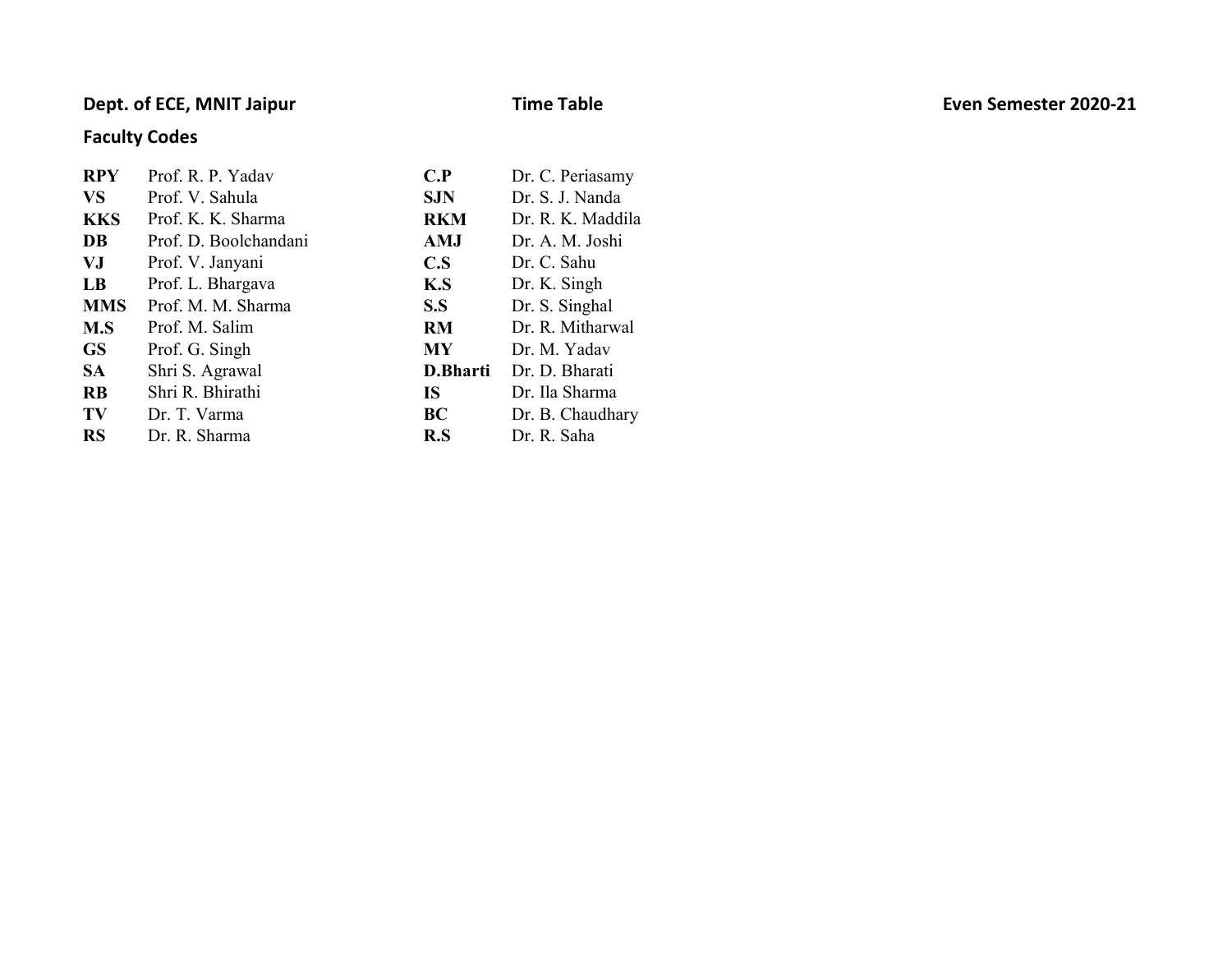## Dept. of ECE, MNIT Jaipur Time Table **The Senution Semester 2020-21**

## IV Semester (II Year) B.Tech. ECE

|           | 8-9 AM | 9-9.45 AM | 10-10.45 AM                                      | 11-12.45 PM             | 12-12.45 PM             | 1-2 PM | 2-3 PM | 3-4 PM | 4-5 PM | 5-6 PM |
|-----------|--------|-----------|--------------------------------------------------|-------------------------|-------------------------|--------|--------|--------|--------|--------|
|           |        |           | <b>ECT214</b>                                    | <b>ECT212</b>           | <b>ECT213</b>           |        |        |        |        |        |
|           |        |           | <b>EMFT</b>                                      | Ana. Comm.              | Microproc.              |        |        |        |        |        |
| Monday    |        |           | <b>MMS</b>                                       | ${\sf TV}$              | SA                      |        |        |        |        |        |
|           |        |           |                                                  |                         |                         |        |        |        |        |        |
|           |        |           |                                                  |                         |                         |        |        |        |        |        |
|           |        |           | ECT211                                           | ECT216                  | <b>ECT215</b>           |        |        |        |        |        |
|           |        |           | Appl. Elect.                                     | Meas. & Inst.           | OS                      |        |        |        |        |        |
| Tuesday   |        |           | RS, R.S                                          | $\mathsf{D}.\mathsf{B}$ | $\mathsf{K}.\mathsf{S}$ |        |        |        |        |        |
|           |        |           |                                                  |                         |                         |        |        |        |        |        |
|           |        |           |                                                  |                         |                         |        |        |        |        |        |
|           |        |           | <b>ECT214</b>                                    | <b>ECT212</b>           | ECT213                  |        |        |        |        |        |
|           |        |           | <b>EMFT</b>                                      | Ana. Comm.              | Microproc.              |        |        |        |        |        |
| Wednesday |        |           | <b>MMS</b>                                       | TV                      | SA                      |        |        |        |        |        |
|           |        |           |                                                  |                         |                         |        |        |        |        |        |
|           |        |           |                                                  |                         |                         |        |        |        |        |        |
|           |        |           | ECT211                                           | ECT216                  | <b>ECT215</b>           |        |        |        |        |        |
|           |        |           | Appl. Elect.                                     | Meas. & Inst.           | OS                      |        |        |        |        |        |
| Thursday  |        |           | RS, R.S                                          | $\mathsf{D}.\mathsf{B}$ | $\mathsf{K}.\mathsf{S}$ |        |        |        |        |        |
|           |        |           |                                                  |                         |                         |        |        |        |        |        |
|           |        |           |                                                  |                         |                         |        |        |        |        |        |
|           |        |           | ECT214                                           | <b>ECT212</b>           | ECT213                  |        |        |        |        |        |
|           |        |           | <b>EMFT</b>                                      | Ana. Comm.              | Microproc.              |        |        |        |        |        |
| Friday    |        |           | <b>MMS</b>                                       | TV                      | $\mathsf{SA}$           |        |        |        |        |        |
|           |        |           |                                                  |                         |                         |        |        |        |        |        |
|           |        |           |                                                  |                         |                         |        |        |        |        |        |
|           |        |           | ECT211                                           | ECT216                  | <b>ECT215</b>           |        |        |        |        |        |
|           |        |           | Appl. Elect.                                     | Meas. & Inst.           | OS                      |        |        |        |        |        |
| Saturday  |        |           | $\ensuremath{\mathsf{RS},\mathsf{R}.\mathsf{S}}$ | $\mathsf{D}.\mathsf{B}$ | K.S                     |        |        |        |        |        |
|           |        |           |                                                  |                         |                         |        |        |        |        |        |
|           |        |           |                                                  |                         |                         |        |        |        |        |        |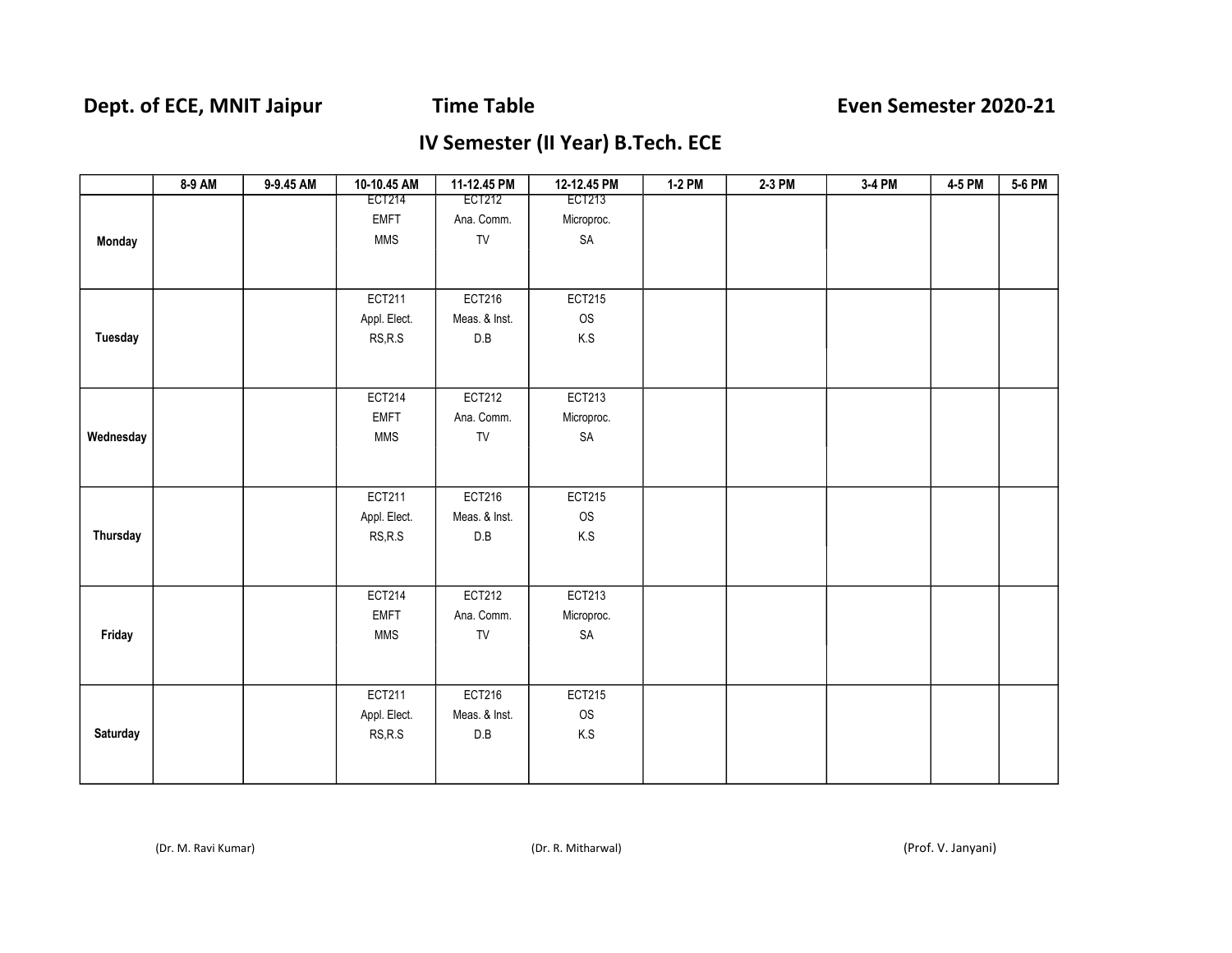### VI Semester (III Year) B.Tech. ECE

|           | 8-9 AM | 9-9.45 AM                            | 10-10.45 AM                          | 11-12.45 PM                         | 12-12.45 PM                         | 1-2 PM | 2-3 PM | 3-4 PM | 4-5 PM | 5-6 PM |
|-----------|--------|--------------------------------------|--------------------------------------|-------------------------------------|-------------------------------------|--------|--------|--------|--------|--------|
| Monday    |        | <b>ECT313</b><br>Wirel. & Mob.<br>IS | ECT312<br>Comp. Arch.<br><b>RB</b>   | <b>ECT311</b><br>A&WP<br><b>RPY</b> | <b>ECT316</b><br>Ana. CMOS IC<br>DB |        |        |        |        |        |
| Tuesday   |        | ECT312<br>Comp. Arch.<br><b>RB</b>   | ECT313<br>Wirel. & Mob.<br>IS        | ECT314<br>Cont. Sys.<br>C.S         | ECT315<br>Embd. Sys.<br>LB          |        |        |        |        |        |
| Wednesday |        | ECT314<br>Cont. Sys.<br>C.S          | ECT312<br>Comp. Arch.<br><b>RB</b>   | ECT311<br>A&WP<br><b>RPY</b>        | ECT316<br>Ana. CMOS IC<br>DB        |        |        |        |        |        |
| Thursday  |        | ECT311<br>A&WP<br><b>RPY</b>         | ECT313<br>Wirel. & Mob.<br>IS        | ECT314<br>Cont. Sys.<br>C.S         | <b>ECT315</b><br>Embd. Sys.<br>LB   |        |        |        |        |        |
| Friday    |        | ECT315<br>Embd. Sys.<br>LB           | ECT312<br>Comp. Arch.<br>RB          | ECT311<br>A&WP<br><b>RPY</b>        | ECT316<br>Ana. CMOS IC<br>DB        |        |        |        |        |        |
| Saturday  |        | <b>ECT316</b><br>Ana. CMOS IC<br>DB  | <b>ECT313</b><br>Wirel. & Mob.<br>IS | <b>ECT314</b><br>Cont. Sys.<br>C.S  | <b>ECT315</b><br>Embd. Sys.<br>LB   |        |        |        |        |        |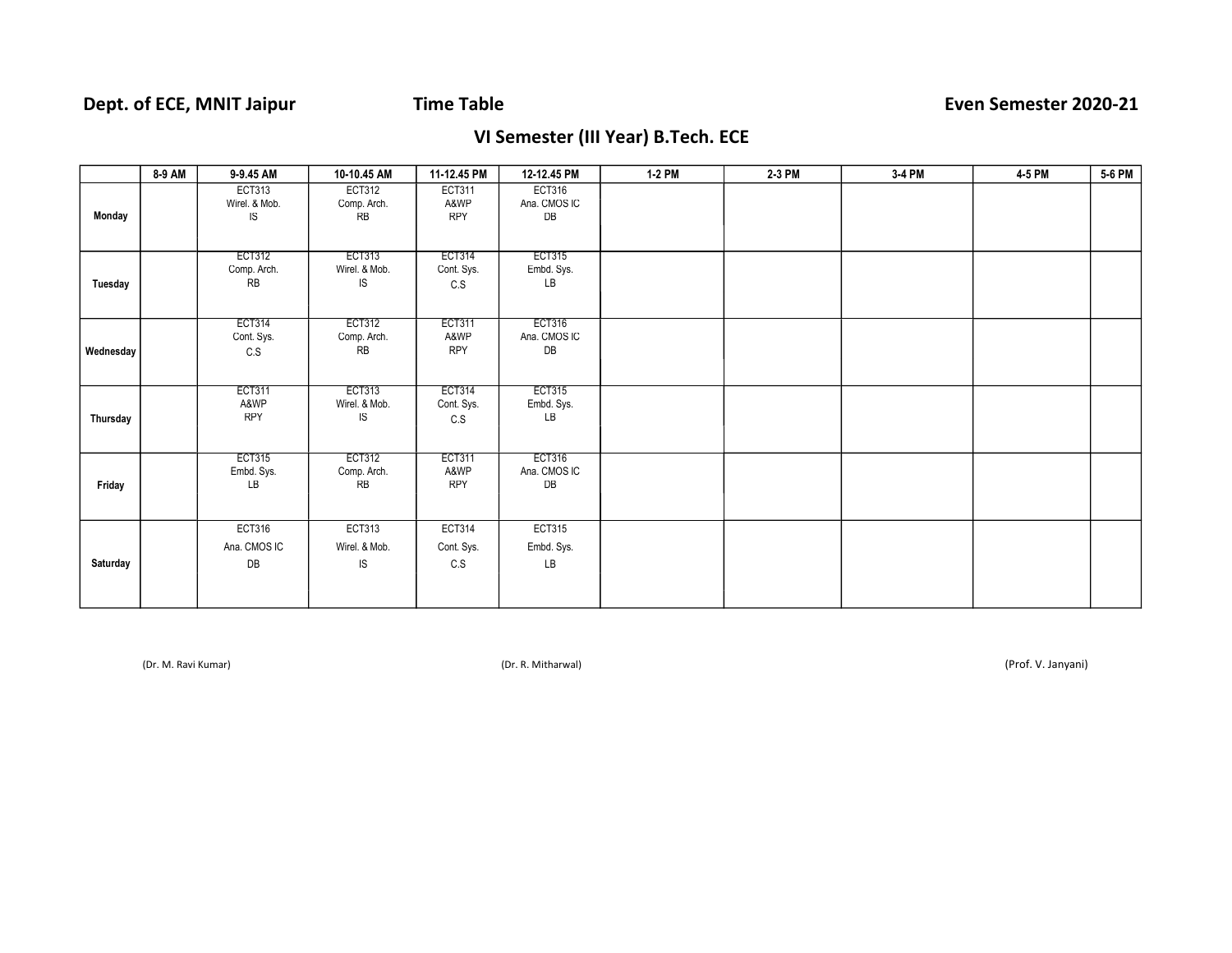### Dept. of ECE, MNIT Jaipur **Time Table Time Table Even Semester 2020-21**

### VIII Semester B. Tech. (ECE)

|           | $8-9$ AM | 9-10 AM                                                                                  | 10-11 AM                                         | 11-12 PM                                                 | 12-1 PM                                                                                  | 1-2 PM | 2-3 PM                                                 | 3-4 PM | 4-5 PM       | 5-6 PM |
|-----------|----------|------------------------------------------------------------------------------------------|--------------------------------------------------|----------------------------------------------------------|------------------------------------------------------------------------------------------|--------|--------------------------------------------------------|--------|--------------|--------|
| Monday    |          |                                                                                          | <b>ECT622</b><br><b>SLDM</b><br>VS.AMJ<br>LT14   | <b>ECT656</b><br><b>ASP</b><br>SJN<br><b>LT14</b>        |                                                                                          |        | ECT 666 / ECT 684<br>ON/ATC<br>RKM / RM<br>L104 / LT14 |        | Pending Labs |        |
| Tuesday   |          | <b>ECT622</b><br><b>SLDM</b><br>VS, AMJ<br>LT14                                          | <b>ECT649</b><br><b>NEA</b><br><b>BC</b><br>LT14 | ECT 411 / ECT 692<br>NN/CEM<br>SJN/RM<br>L104 / LT14     | ECT657 / ECT689 / ECT663<br>VLSI SPA / PS / AECC<br>AMJ / GS / RKM<br>LT14 / L104 / L006 |        | ECT 666 / ECT 684<br>ON/ATC<br>RKM / RM<br>L104 / LT14 |        | Pending Labs |        |
| Wednesday |          |                                                                                          | <b>ECT622</b><br><b>SLDM</b><br>VS, AMJ<br>LT14  | <b>ECT656</b><br><b>ASP</b><br>SJN<br><b>LT14</b>        |                                                                                          |        | ECT 411 / ECT 692<br>NN / CEM<br>SJN/RM<br>L104 / LT14 |        | Pending Labs |        |
| Thursday  |          | ECT657 / ECT689 / ECT663<br>VLSI SPA / PS / AECC<br>AMJ / GS / RKM<br>LT14 / L104 / L006 | <b>ECT649</b><br><b>NEA</b><br><b>BC</b><br>LT14 | ECT 411 / ECT 692<br>NN/CEM<br>SJN/RM<br>L104 / LT14     | ECT657 / ECT689 / ECT663<br>VLSI SPA / PS / AECC<br>AMJ / GS / RKM<br>LT14 / L104 / L006 |        | <b>ECT649</b><br><b>NEA</b><br><b>BC</b><br>LT14       |        | Pending Labs |        |
| Friday    |          |                                                                                          | <b>ECT622</b><br><b>SLDM</b><br>VS, AMJ<br>LT14  | <b>ECT656</b><br><b>ASP</b><br>SJN<br><b>LT14</b>        |                                                                                          |        | ECT 666 / ECT 684<br>ON/ATC<br>RKM / RM<br>L104 / LT14 |        | Pending Labs |        |
| Saturday  |          | <b>ECT656</b><br>ASP<br>SJN<br><b>LT14</b>                                               | <b>ECT649</b><br><b>NEA</b><br><b>BC</b><br>LT14 | ECT 411 / ECT 692<br>NN / CEM<br>SJN / RM<br>L104 / LT14 | ECT657 / ECT689 / ECT663<br>VLSI SPA / PS / AECC<br>AMJ / GS / RKM<br>LT14 / L104 / L006 |        | ECT 666 / ECT 684<br>ON/ATC<br>RKM / RM<br>L104 / LT14 |        | Pending Labs |        |

Please refer separate LAB timetable for the details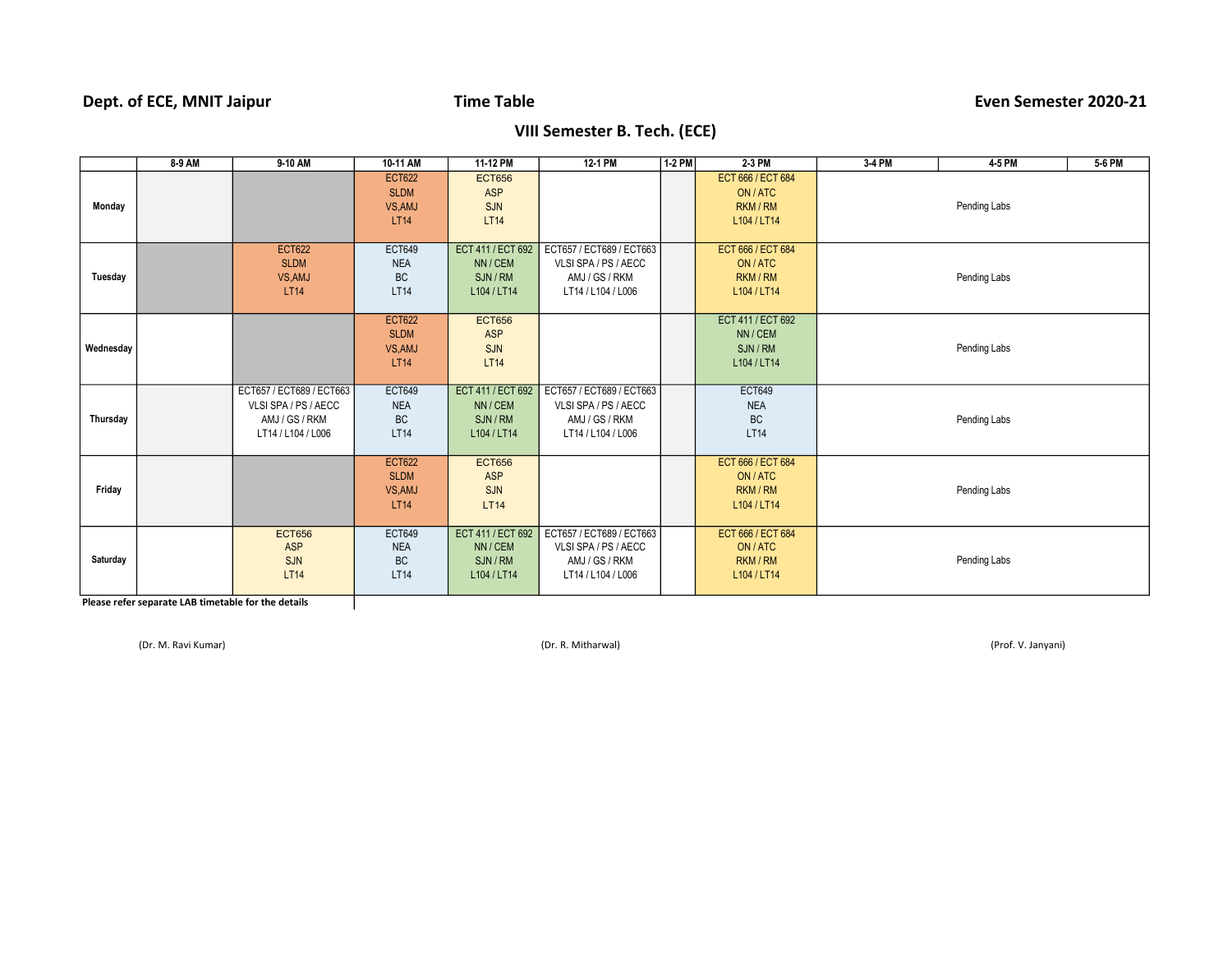# Dept. of ECE, MNIT Jaipur Time Table **The Senution Semester 2020-21**

### II Semester M. Tech. VLSI

|                 | 8-9 AM | $9-10$ AM       | 10-11 AM      | 11-12 PM                | $12-1$ PM       | $1-2$ PM | 2-3 PM        | $3-4$ PM | 4-5 PM | $5-6$ PM |
|-----------------|--------|-----------------|---------------|-------------------------|-----------------|----------|---------------|----------|--------|----------|
|                 |        |                 | <b>ECT622</b> | <b>ECT656</b>           | <b>ECT644</b>   |          |               |          |        |          |
|                 |        |                 | <b>SLDM</b>   | ASP                     | <b>MSID</b>     |          |               |          |        |          |
| Monday          |        |                 | VS, AMJ       | SJN                     | MY              |          |               |          |        |          |
|                 |        |                 |               |                         |                 |          |               |          |        |          |
|                 |        |                 |               |                         |                 |          |               |          |        |          |
|                 |        | <b>ECT622</b>   | <b>ECT649</b> | ECT634                  | <b>ECT657</b>   |          |               |          |        |          |
|                 |        | <b>SLDM</b>     | NEA           | <b>MNEMS</b>            | <b>VLSI SPA</b> |          |               |          |        |          |
| <b>Tuesday</b>  |        | VS, AMJ         | BC            | C.P                     | AMJ             |          |               |          |        |          |
|                 |        |                 |               |                         |                 |          |               |          |        |          |
|                 |        |                 |               |                         |                 |          |               |          |        |          |
|                 |        |                 | <b>ECT622</b> | <b>ECT656</b>           | <b>ECT644</b>   |          |               |          |        |          |
|                 |        |                 | <b>SLDM</b>   | <b>ASP</b>              | <b>MSID</b>     |          |               |          |        |          |
| Wednesday       |        |                 | VS, AMJ       | SJN                     | MY              |          |               |          |        |          |
|                 |        |                 |               |                         |                 |          |               |          |        |          |
|                 |        |                 |               |                         |                 |          |               |          |        |          |
|                 |        | <b>ECT657</b>   | <b>ECT649</b> | ECT634                  | <b>ECT657</b>   |          | <b>ECT649</b> |          |        |          |
|                 |        | <b>VLSI SPA</b> | <b>NEA</b>    | <b>MNEMS</b>            | <b>VLSI SPA</b> |          | <b>NEA</b>    |          |        |          |
| <b>Thursday</b> |        | AMJ             | BC            | $\mathsf{C}.\mathsf{P}$ | AMJ             |          | BC            |          |        |          |
|                 |        |                 |               |                         |                 |          |               |          |        |          |
|                 |        |                 |               |                         |                 |          |               |          |        |          |
|                 |        |                 | <b>ECT622</b> | <b>ECT656</b>           | <b>ECT644</b>   |          |               |          |        |          |
|                 |        |                 | <b>SLDM</b>   | <b>ASP</b>              | <b>MSID</b>     |          |               |          |        |          |
| Friday          |        |                 | VS, AMJ       | SJN                     | MY              |          |               |          |        |          |
|                 |        |                 |               |                         |                 |          |               |          |        |          |
|                 |        |                 |               |                         |                 |          |               |          |        |          |
|                 |        | <b>ECT656</b>   | <b>ECT649</b> | <b>ECT634</b>           | <b>ECT657</b>   |          |               |          |        |          |
|                 |        | ASP             | <b>NEA</b>    | <b>MNEMS</b>            | <b>VLSI SPA</b> |          |               |          |        |          |
| Saturday        |        | SJN             | BC            | $\mathsf{C}.\mathsf{P}$ | AMJ             |          |               |          |        |          |
|                 |        |                 |               |                         |                 |          |               |          |        |          |
|                 |        |                 |               |                         |                 |          |               |          |        |          |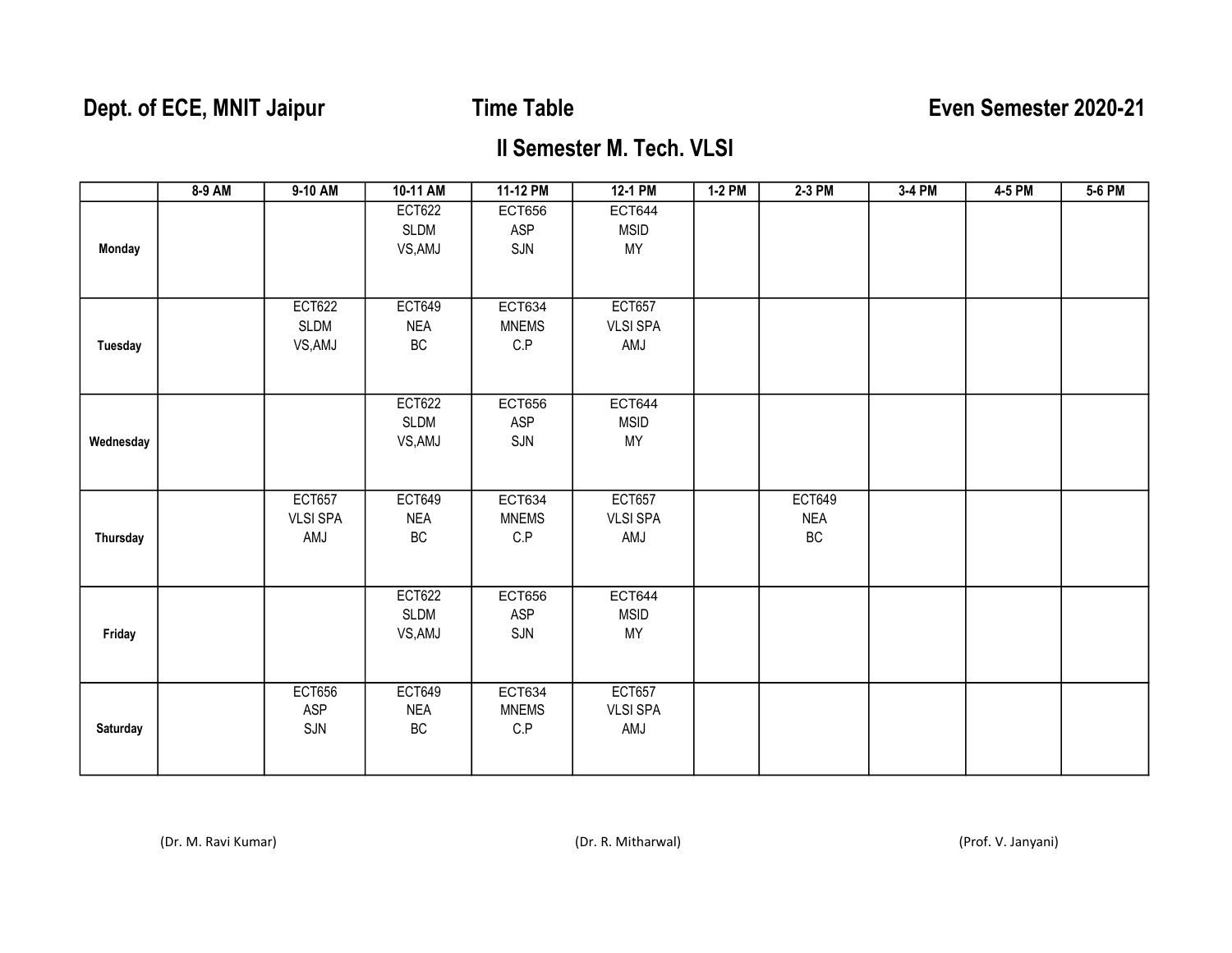# Dept. of ECE, MNIT Jaipur Time Table **The Senetial Strutter Control** Even Semester 2020-21

## II Semester M. Tech. EMBD

|           | 8-9 AM | 9-10 AM                                 | 10-11 AM                         | 11-12 PM                                                 | 12-1 PM                                 | 1-2 PM | $2-3$ PM | 3-4 PM | 4-5 PM | 5-6 PM |
|-----------|--------|-----------------------------------------|----------------------------------|----------------------------------------------------------|-----------------------------------------|--------|----------|--------|--------|--------|
| Monday    |        |                                         | <b>ECT622</b><br>SLDM<br>VS, AMJ | <b>ECT656</b><br>ASP<br>SJN                              | <b>ECT704</b><br>CV<br>K.S              |        |          |        |        |        |
| Tuesday   |        | <b>ECT622</b><br>SLDM<br>VS, AMJ        | <b>ECT706</b><br>AESD<br>VS      | <b>ECT634</b><br><b>MNEMS</b><br>$\mathsf{C}.\mathsf{P}$ | <b>ECT657</b><br><b>VLSI SPA</b><br>AMJ |        |          |        |        |        |
| Wednesday |        |                                         | <b>ECT622</b><br>SLDM<br>VS, AMJ | <b>ECT656</b><br>ASP<br>SJN                              | <b>ECT704</b><br>CV<br>K.S              |        |          |        |        |        |
| Thursday  |        | <b>ECT657</b><br><b>VLSI SPA</b><br>AMJ | <b>ECT706</b><br>AESD<br>VS      | ECT634<br><b>MNEMS</b><br>C.P                            | <b>ECT657</b><br><b>VLSI SPA</b><br>AMJ |        |          |        |        |        |
| Friday    |        |                                         | <b>ECT622</b><br>SLDM<br>VS, AMJ | <b>ECT656</b><br>ASP<br>SJN                              | <b>ECT704</b><br>CV<br>K.S              |        |          |        |        |        |
| Saturday  |        | <b>ECT656</b><br>ASP<br>SJN             | <b>ECT706</b><br>AESD<br>VS      | <b>ECT634</b><br><b>MNEMS</b><br>$\mathsf{C}.\mathsf{P}$ | <b>ECT657</b><br><b>VLSI SPA</b><br>AMJ |        |          |        |        |        |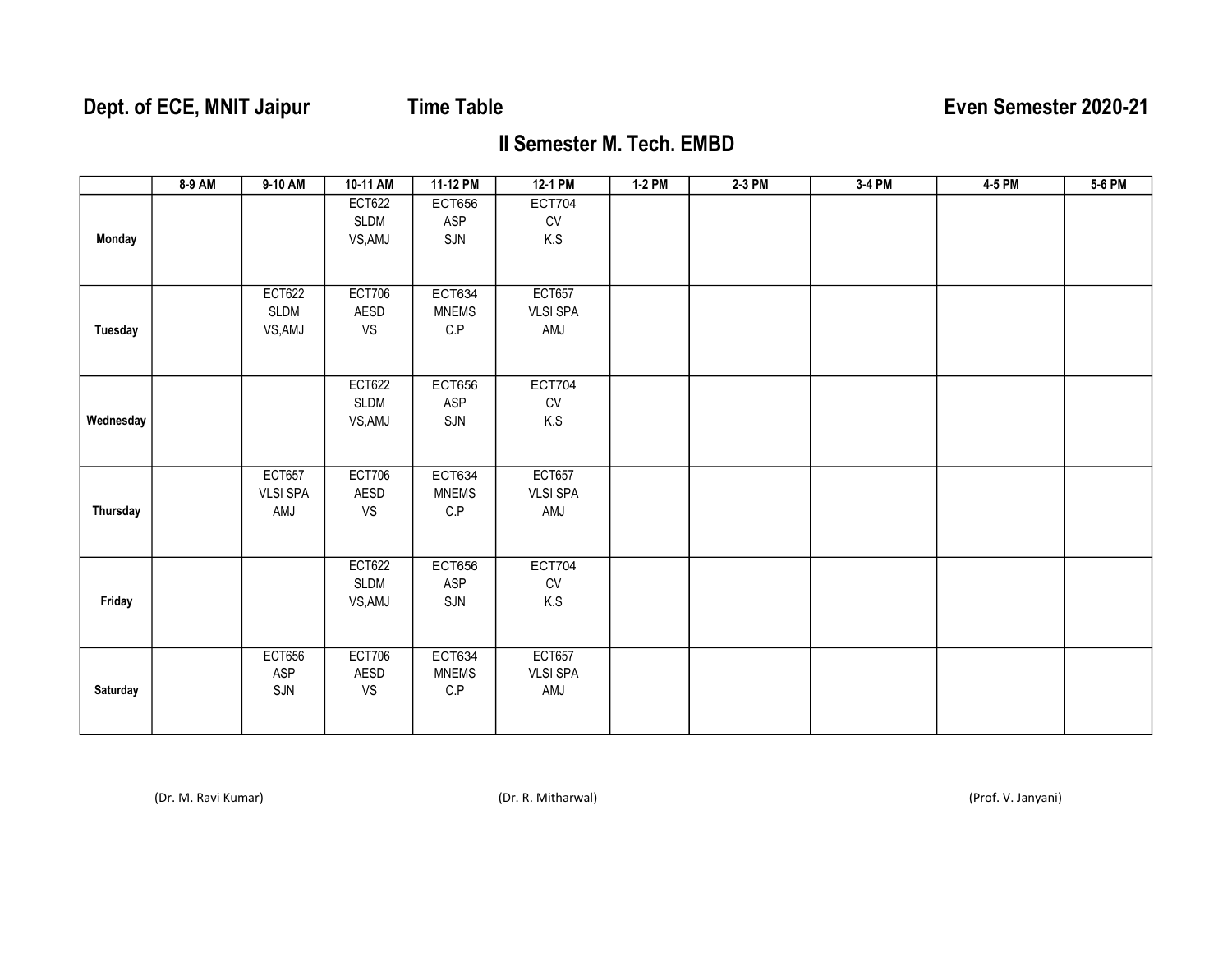# Dept. of ECE, MNIT Jaipur Time Table **The Senation Server Semester 2020-21**

### II Semester M. Tech. ECE

|           | 8-9 AM | 9-10 AM       | 10-11 AM      | 11-12 PM        | 12-1 PM       | 1-2 PM | 2-3 PM        | 3-4 PM | 4-5 PM | 5-6 PM |
|-----------|--------|---------------|---------------|-----------------|---------------|--------|---------------|--------|--------|--------|
|           |        |               | <b>ECT670</b> | <b>ECT656</b>   | ECT662        |        |               |        |        |        |
|           |        |               | <b>SCR</b>    | ASP             | ADSIP         |        |               |        |        |        |
| Monday    |        |               | IS            | SJN             | <b>KKS</b>    |        |               |        |        |        |
|           |        |               |               |                 |               |        |               |        |        |        |
|           |        |               | <b>ECT680</b> | ECT676 / ECT692 | ECT694        |        |               |        |        |        |
|           |        |               | AMS           | DMA / CEM       | APDC          |        |               |        |        |        |
| Tuesday   |        |               | M.S           | S.S/RM          | VJ            |        |               |        |        |        |
|           |        |               |               |                 |               |        |               |        |        |        |
|           |        |               |               |                 |               |        |               |        |        |        |
|           |        |               | <b>ECT670</b> | <b>ECT656</b>   | ECT662        |        | <b>ECT692</b> |        |        |        |
|           |        |               | <b>SCR</b>    | ASP             | ADSIP         |        | CEM           |        |        |        |
| Wednesday |        |               | IS            | SJN             | <b>KKS</b>    |        | <b>RM</b>     |        |        |        |
|           |        |               |               |                 |               |        |               |        |        |        |
|           |        |               | <b>ECT680</b> | ECT676 / ECT692 | ECT694        |        |               |        |        |        |
|           |        |               | AMS           | DMA / CEM       | APDC          |        |               |        |        |        |
| Thursday  |        |               | M.S           | S.S/RM          | VJ            |        |               |        |        |        |
|           |        |               |               |                 |               |        |               |        |        |        |
|           |        |               |               |                 |               |        |               |        |        |        |
|           |        |               | <b>ECT670</b> | <b>ECT656</b>   | ECT662        |        |               |        |        |        |
|           |        |               | <b>SCR</b>    | ASP             | ADSIP         |        |               |        |        |        |
| Friday    |        |               | IS            | SJN             | <b>KKS</b>    |        |               |        |        |        |
|           |        |               |               |                 |               |        |               |        |        |        |
|           |        | <b>ECT656</b> | <b>ECT680</b> | ECT676 / ECT692 | <b>ECT694</b> |        |               |        |        |        |
|           |        | ASP           | AMS           | DMA / CEM       | APDC          |        |               |        |        |        |
| Saturday  |        | SJN           | $M.S$         | S.S/RM          | VJ            |        |               |        |        |        |
|           |        |               |               |                 |               |        |               |        |        |        |
|           |        |               |               |                 |               |        |               |        |        |        |